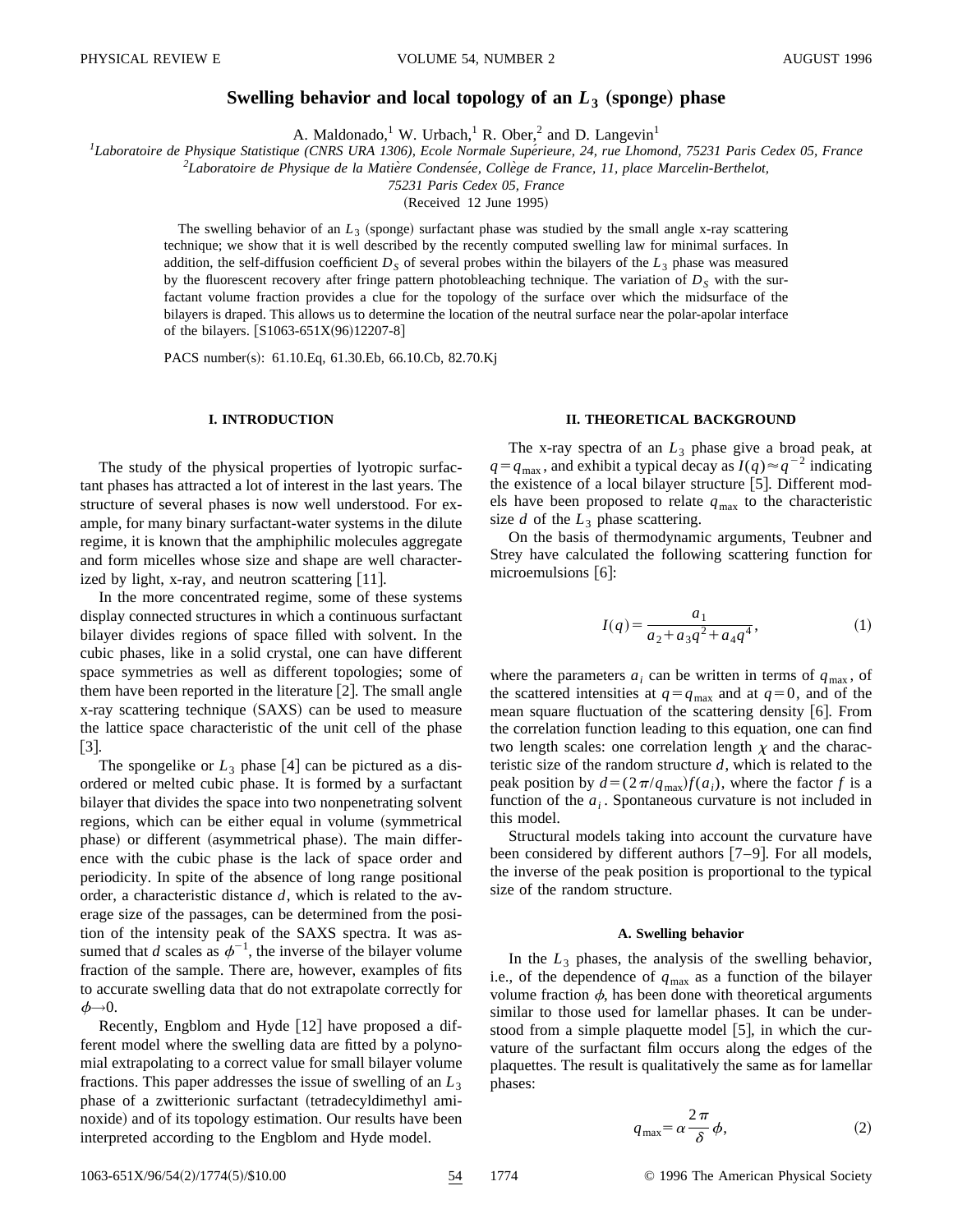where  $\delta$  is the bilayer thickness and  $\alpha$  is a constant. For a lamellar phase  $\alpha=1$ . For a sponge phase, the lattice models lead to  $d=2\pi/q_{\text{max}}$  and  $\alpha \approx 1.5$ , while from experimental results  $\alpha=1.4-1.6$  [5,8,10,11].

A more careful study of the local geometry of the *L*<sup>3</sup> phase shows that its bilayers are not even locally flat and that the swelling law must be corrected by a cubic term. Engblom and Hyde  $[12]$  have calculated a corrected law assuming that the structure of the sponge phase can be locally modeled with an infinite periodic minimal surface  $(IPMS)$  [13]. They have also reanalyzed some swelling data from the literature and found a better agreement with their theory. Their results permit us to relate between the swelling data to the topology of the phase, in order to estimate the position of the neutral surface in the surfactant bilayer. This neutral surface is the location at which an imaginary surface describing the film bending energy can be located  $[14]$ . It is identified as the surface located at the point where the area per molecule remains invariant during the swelling and plays an important role in explaining the stability of the mesophases. Nevertheless, in the literature one cannot find independent determinations of the swelling behavior and of the topology for the same sponge phase, which precludes the neutral surface location to be exactly estimated.

### **B. Topology of the** *L***<sup>3</sup> phase**

Several models have been suggested in order to establish the topology of an  $L_3$  phase that characterizes the connectivity of its bilayers  $[15]$ . All theories assume that the polarapolar interface forms a surface parallel to an IPMS and require the knowledge of the surfactant chain length, the characteristic size *d*, and the composition of the system; some of them require the area per surfactant molecule to be known.

An interesting approach has been provided by Anderson and Wennerström in the framework of self-diffusion of individual particles in the bilayers of cubic and  $L_3$  phases [16]. Assuming that the probe diffuses on an IPMS, a finite element solution of the two-dimensional diffusion equation is computed. The theoretical values of the self-diffusion coefficient  $D<sub>S</sub>$  are well fitted by the following expression:

$$
\frac{D_s}{D_0} = a - b \phi^2,\tag{3}
$$

provided that  $0<\phi<0.4$ . *D*<sub>0</sub> is the diffusion coefficient of the probe in a flat bilayer,  $a = \frac{2}{3}$  (this result is obtained analytically) and *b* is a topology-dependent constant, whose values for two minimal surfaces have been computed  $[16]$ . They assumed that Eq.  $(3)$  remains valid in  $L_3$  phases after melting of the corresponding cubic phase. This is equivalent to assuming that the self-diffusion coefficient  $D<sub>S</sub>$  depends only on the local connectivity, i.e., on the number of cells connected to a given unit cell in the structure, which is a reasonable assumption. One also assumes that the connectivity is conserved upon dilution, i.e., that holes in the bilayers are not formed during the dilution. It can be shown that if holes are formed, the  $L_3$  phase will rapidly become unstable [17]. Anderson and Wennerström successfully used Eq.  $(3)$  with  $L_3$  phases.

## **III. EXPERIMENT**

The sponge and lamellar phases are prepared in the ternary system formed by a zwitterionic surfactant (tetradecyldimethyl aminoxide or  $C_{14}$ DMAO), a cosurfactant (hexanol) and water as solvent  $[18]$ .

The cosurfactant concentration plays a key role in controlling the lamellar-sponge transition: it modifies the spontaneous curvature  $c_0$  of the monolayers forming the bilayer. This spontaneous curvature arises because monolayers are not symmetrical, which is not the case for bilayers where  $c_0^{\text{bil}}=0$ . It can be shown  $[4]$  that the spontaneous curvature of the monolayers forming a bilayer is related to the Gaussian elasticity modulus  $K$  of the later by

$$
\widetilde{K} = (2\widetilde{K}_{\text{mono}} - 8tc_0 K_{\text{mono}}),\tag{4}
$$

where  $\widetilde{K}_{\text{mono}}$  and  $K_{\text{mono}}$  are, respectively, the Gaussian and the mean curvature elasticity moduli of the monolayer, and *t* is the distance from the midsurface of the bilayers to the neutral surface, which is defined in Sec. II. On the other hand, the bilayer mean curvature elasticity modulus *K* is simply  $2K_{\text{mono}}$  and  $c_0$  has no effect on it. In a bilayer system, *K* and  $\tilde{K}$  play very different roles [4]: the former regulates the amplitude of thermal bending modes, whereas the latter controls the degree of connectivity of the structure. Strongly negative values of *K* favor the formation of disconnected objects, like vesicles, while positive values produce connected structures, like the sponge phase. It is known that increasing the relative cosurfactant concentration in a surfactant system decreases  $c_0$  [19]. So, Eq. (4) shows that, in this case,  $\bar{K}$  will increase and, as the cosurfactant concentration reaches some critical value, it will favor the formation of the sponge phase  $[20]$ . In our  $L_3$  phases, we keep the cosurfactant to surfactant ratio *r* constant  $(r=1.05$  in weight); for lower *r* values a lamellar phase is observed.

The phase diagram of our ternary system has been extensively studied by Miller *et al.* [18]. The bilayers are slightly charged due to protonation of the aminoxide groups by water [21]. The Debye screening length is of the order of the interlamellar spacing, and electrostatic interactions stabilize the lamellar and sponge phases [21]. The bilayer phases are present in a wide range of surfactant  $(+)$  cosurfactant) volume fractions, for a given cosurfactant to surfactant ratio, which controls the lamellar-sponge transition as explained above.

The swelling behavior of the lamellar and  $L_3$  phases has been studied by SAXS. We use a Rigaku rotating anode source that produces the Cu  $K_{\alpha}$  lines (1.54 Å) with a fine focus  $(1 \text{ mm} \times 0.1 \text{ mm})$ . The output was collimated by a gold-plated quartz mirror. The linear detector, with 512 channels, was placed 81 cm from the sample position. The resolution of the direct beam was measured to be  $\Delta q$ =0.0017  $\AA^{-1}$  full width at half maximum. In these experiments the collimation corrections are negligible.

In order to get an idea of the  $L_3$  phase topology, the fluorescence recovery after fringe pattern photobleaching (FRAPP) technique is used. A fluorescent probe is homogeneously dissolved in the sample, and an irreversible destruction of the fluorescent groups is carried out by a very short, powerful laser pulse, without modification of the other physical characteristics of the probe. Then, a weak laser beam is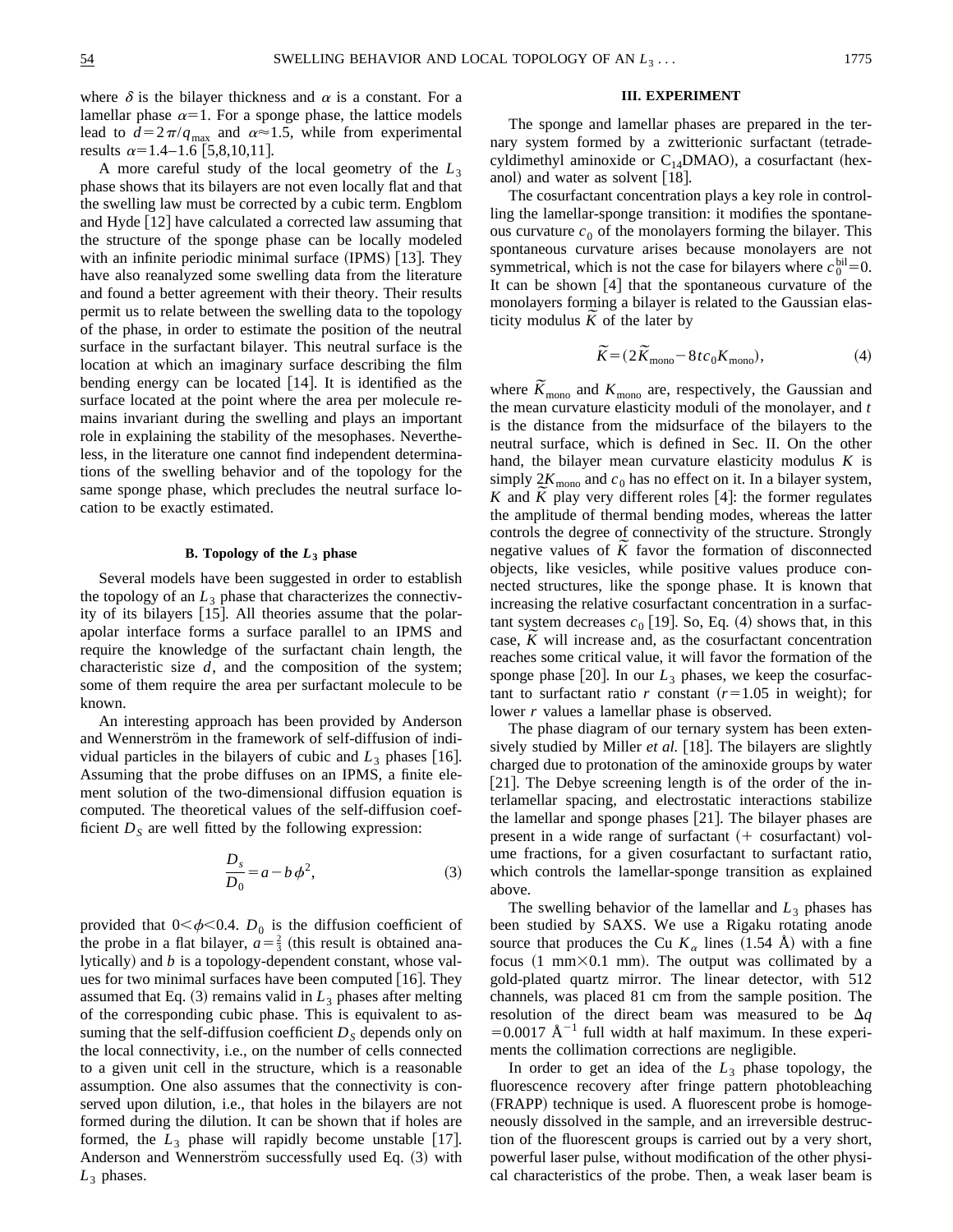

FIG. 1. Typical x-ray spectra for a lamellar (a) and an  $L_3$  (b) phase. For the  $L_{\alpha}$  phase the continuous line is the best fit to the model of bilayers stabilized by electrostatic interactions  $[23]$ . In the inset of  $(b)$  a log-log plot for the  $L_3$  phase is shown in order to check the  $q^{-2}$  decaying behavior (the final slope is -2.05).

used to monitor the fluorescence signal as diffusion of the probes leads to a new homogeneous concentration in the previously bleached region of the sample. Both the bleaching and the monitoring beams are divided and superposed in the sample to create a fringe geometry. After the bleaching pulse, a piezoelectric crystal causes the monitoring beam to sweep the bleached fringes in the sample, which reduces the noise-to-signal ratio in the recovery exponential signal. The diffusion coefficients are deduced from the characteristic times of the recovery curves with an error smaller than 5%. The samples were put in Hellman quartz cells of 1-mm path length and kept at constant temperature  $(23\pm0.1 \degree C)$  during the experiment. More details on the experimental procedures have been published elsewhere [22].

## **IV. RESULTS AND DISCUSSION**

### **A. Swelling of the lamellar and sponge phases**

A typical x-ray spectrum of an  $L_3$  phase exhibits a broad peak and an  $I(q) \approx q^{-2}$  decay (Fig. 1);  $q_{\text{max}}$  can be easily obtained from visual inspection of the data. For the neighboring lamellar phases  $(r=0.9)$  a well-defined, sharper peak



FIG. 2. Swelling behavior of the lamellar (open circles) and  $L_3$ phases (filled circles) of the  $C_{14}$ DMAO-hexanol-water system. In both cases, the experimental error is of the order of the dot dimension. The full lines are theoretical fits: for the lamellar phase to Eq. (2) and for the  $L_3$  phase to Eq. (5). The squares are  $2\pi/d$  versus  $\phi$ values as obtained from the Steubner and Strey model (see text); the linear fits do not extrapolate to the origin.

appears and is well fitted by the model of bilayers stabilized by electrostatic interactions  $[23]$ , from which we obtain  $q_{\text{max}}$ .

In Fig. 2,  $q_{\text{max}}$  versus  $\phi$  graphs are shown for both the lamellar and the sponge phases. For the lamellar phase, the straight line represents a fit to the classical law  $[4,10]$ :  $q_{\text{max}} = (2\pi/\delta)\phi$ , where  $\delta$  is the average bilayer thickness. The agreement between the experimental points and the theoretical fit is good. From the experimental slope, the bilayer thickness  $\delta$  is found to be equal to 23.8 Å. From the  $\delta$  and  $\phi$ values, a simple geometrical model leads to an area per head group of 77.1  $\mathring{A}^2$  (one surfactant molecule together with its cosurfactant neighbors).

For the  $L_3$  phase the linear fit is obviously not adequate to describe the swelling behavior. Even if the data could be approximated by a straight line, they would not extrapolate to the origin. This deviation from the classical law  $[Eq. (2)]$ could be explained by concentration-dependent corrections due to the finite correlation length, which can be computed in the framework of the Steubner and Strey model developed to explain the scattering when bulk contrast is present. This is obviously not the case in our  $L_3$  phase, since the scattering is due to the contrast between the film and the bulk. Nevertheless, we have fitted all the  $L_3$  spectra with Eq.  $(1)$  in order to extract the *d* values. The fits to the experimental spectra are rather poor, and the computed swelling laws still do not extrapolate to the origin  $(Fig. 2)$ .

An alternative approach is to use the theory of Englom and Hyde for a sponge phase of normal curvature, which assumes that a neutral surface, located symmetrically on both sides of the bilayer  $[12]$ , is maintained during swelling at a certain distance *t* from the midsurface. In this case, the swelling follows the cubic equation

$$
\phi = c_1 q_{\text{max}} + c_2 q_{\text{max}}^3,\tag{5}
$$

where  $c_1$  and  $c_2$  are constants depending on the phase topology. From these constants, the location of the neutral surface can be calculated as follows  $[12]$ :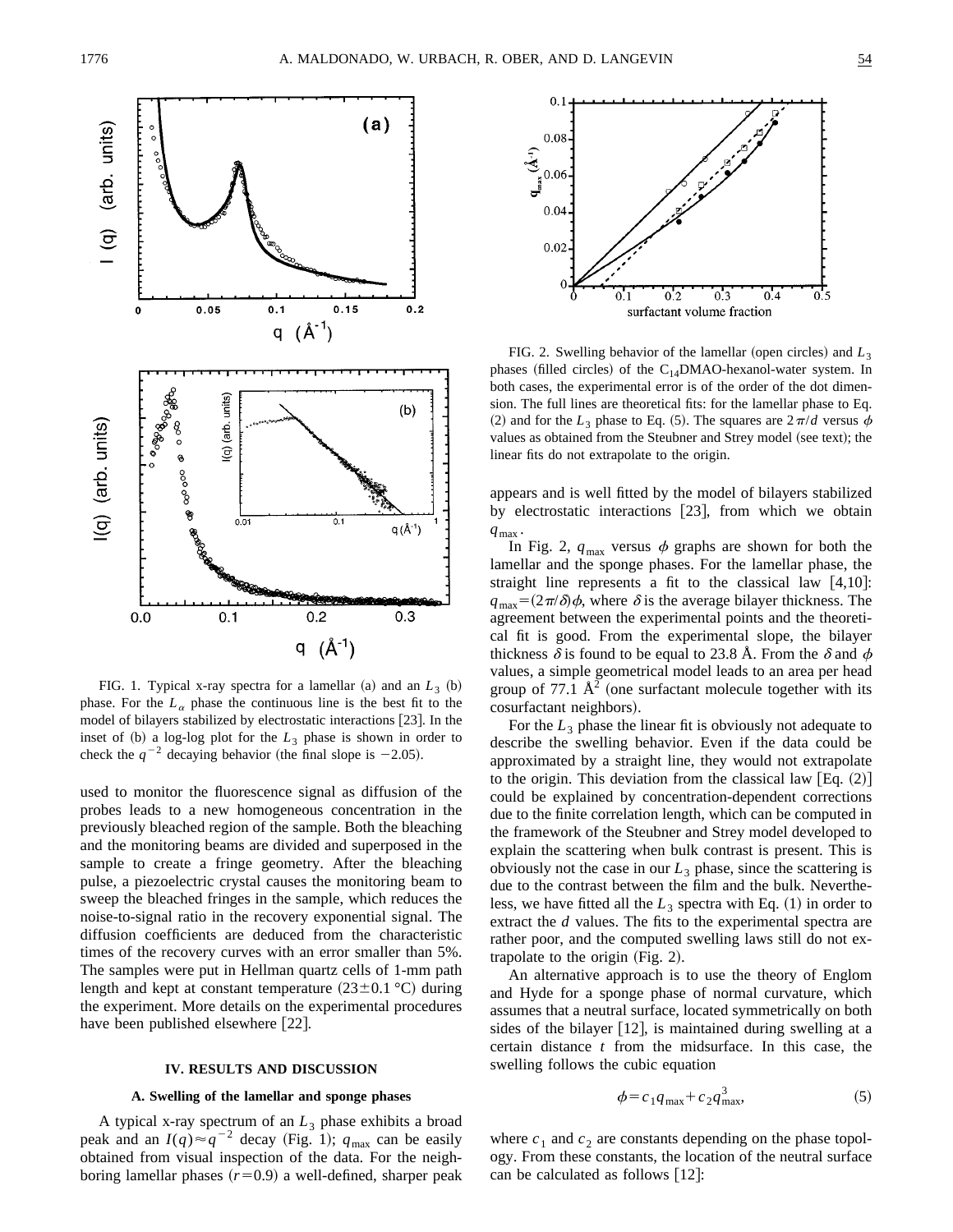

FIG. 3. (a) Normalized diffusion coefficient for the three fluorescein-modified probes in the bilayers of an *L*<sup>3</sup> phase. The symbols  $(O)$ ,  $(\Box)$ , and  $(\Diamond)$  correspond to a hydrophobic tail with 12, 16, and 18 carbon atoms, respectively. The experimental data gather on a universal curve,  $D_S/D_0 = a - b\phi^2$ , regardless of the structure of the dye. A typical error bar is also shown. (b) represents a single exponential fit to typical FRAPP data.

$$
t = \left(-\frac{4\pi^2 H}{\chi}\right)^{1/3} \left(\frac{c_2}{c_1}\right)^{1/2},\tag{6}
$$

where the topological factors  $H$  and  $\chi$  are the so-called homogeneity index and the Euler-Poincaré characteristic per unit cell, respectively [12].  $\chi$  describes the topology of the IPMS; it is related to the genus  $g$  (number of handles) per unit cell by  $\chi=2(1-g)$ , whereas the homogeneity index *H* links the surface area of the IPMS per unit cell  $A_{\text{uc}}$  and the volume of the unit cell  $A_{\text{uc}}$  to its topology:

$$
H = \frac{A_{\text{uc}}^{3/2}}{(2\pi\chi)^{1/2}V_{\text{uc}}}.
$$
 (7)

In Fig. 2 a fit to Eq.  $(5)$  is also plotted for the  $L_3$  phase, showing excellent agreement with the experimental data. At this stage no additional information can be given about the neutral surface because the phase topology is unknown.

#### **B. Self-diffusion in the sponge phase**

In order to provide some information on the topology of the  $L_3$  phase, the self-diffusion coefficient of three fluorescein-modified molecules  $[24]$  has been measured by



FIG. 4. Conventional unit cell of an approximation to the I-WP periodic minimal surface from Ref. [27]. The parameters obtained from the fits with Eq.  $(1)$  indicate that this is the closest topology to our  $L_3$  samples.

the FRAPP technique, as a function of the bilayer volume fraction. All these molecules have the same fluorescent polar head, but a different hydrophobic tail. They all have the same  $D_s/D_0$  for a given surfactant volume fraction (Fig. 3); this ensures that the probe remains within the bilayers  $[25]$ . In Fig. 3 the  $D_s/D_0$  versus  $\phi$  values are depicted on a universal curve for the three fluorescein-modified molecules diffusing in the bilayers of an  $L_3$  phase. In the dilute regime, the diffusion coefficient is nearly constant in agreement with previous results  $[26]$ ; however, in the more concentrated regime the diffusion coefficient decreases as  $\phi$  increases.

The experimental points ( $D<sub>S</sub>$  versus  $\phi$ ) are fitted to Eq. (3) and a remarkable agreement between experiment and theory is observed. The predicted  $D_0$  coefficients are easily calculated from the fits if we suppose a cubic symmetry, i.e.,  $a=\frac{2}{3}$ . This value of *a* has been verified by measuring  $D_0$  for one probe in the neighboring lamellar phase. We have  $a=0.68\pm0.05$  in agreement with theory and previous results  $|26|$ .

In principle, from the experimental *b* value, one can infer the minimal surface topology that better describes our  $L_3$ phase. To our knowledge, the *b* value has been calculated only for two topological families of cubic phases formed by bilayers. These values are  $b=0.45$  and  $b=0.6$  for the P and the I-WP families, respectively  $[16]$ . P stands for the Schwarz primitive surface, and I-WP for the wrappedpackage one  $($ I denotes a body-centered structure, see Fig. 4 $)$  $[27]$ .

Even if the *b* values of more topological families are needed in order to unambiguously assign a topology to our phases, it is interesting to explore the implications of our experimental results. From the data, it can be seen that the *b* value  $(0.607\pm0.048)$  seems nearer to that of the I-WP family. A unit cell of an approximation to this periodic minimal surface is shown in Fig. 4; its Euler-Poincaré characteristic per unit cell  $\chi$  is  $-6$  (i.e., its genus is 4) and its homogeneity index *H* is 0.7425. With these results in mind, one can assume that the studied  $L_3$  phase is described by the I-WP minimal surface and thus calculate the displacement of the neutral surface from the midsurface of the bilayer using Eq. (6). The resulting value is  $t \approx 9$  Å, which indicates that, in